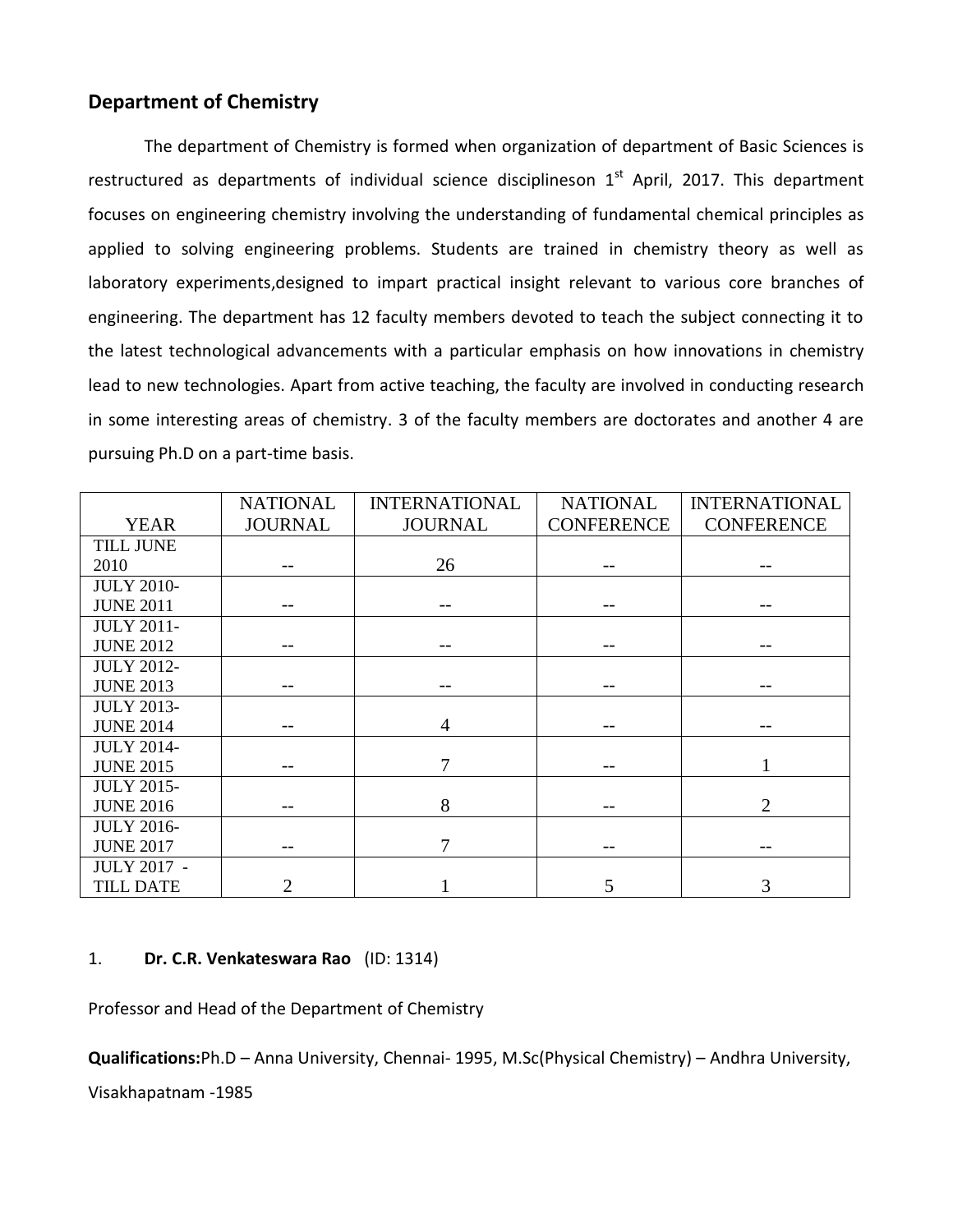**Thesis Title**: "Synthesis, Characterization, and Superconductivity studies of Single Crystals of High T<sub>c</sub> Oxides and Fullerides"

**Total Experience:** 22 years

**Postdoctoral Research Abroad:** Japan (1998-2002), USA (2002-08)

**Research Interests:** Solid State Chemistry, Electronic & Superconducting Materials, and

Nanomaterials.

**Journal Publications:** 27

# **National Conference:**

 Dr.C.R.V.Rao , "Synthesis and Characterization of Graphene for Technological Applications :A Review" in the second two day National Conference on "Materials for Specific Applications"held at Department of Physics, GRIET,Hyderabad,during 29-30 January 2018. ISBN: 978-81-928677-2-4.

## **List of Research Publications:**

1. Growth, characterization and superconductivity studies on CaLaBaCu3O7-x single crystals, C.R.Venkateswara Rao, P.Murugakoothan, R.Jayavel, C.Subramanian and P.Ramasamy, J.Mater.Sci.Lett., 11 (1992) 145-147.

2. Growth of CaLnBaCu3O7-<sup>d</sup>(Ln=La, Pr and Nd) single crystals by the flux technique, C.R.Venkateswara Rao, P.Murugakoothan, R.Jayavel, C.Subramanian and P.Ramasamy, Supercond.Sci.Technol., 6 (1993) 443-446.

3. Tunneling studies on single crystals of superconducting Bi2Ca1-xYxSr2Cu2O8+y H.Srikanth, A.K.Raychaudhuri, C.R.Venkateswara Rao, P.Ramasamy, H.N.Aiyer and C.N.R.Rao, Physica C 200 (1992) 372-376.

4. Structural and crystal field studies on a single crystal of PrBa2Cu3O7-x , S.Uma, T.Sarkar, M.Seshasayee, G.Rangarajan, C.R.Venkateswara Rao and C.Subramanian, Solid State Comm., 87 (1993) 289-293.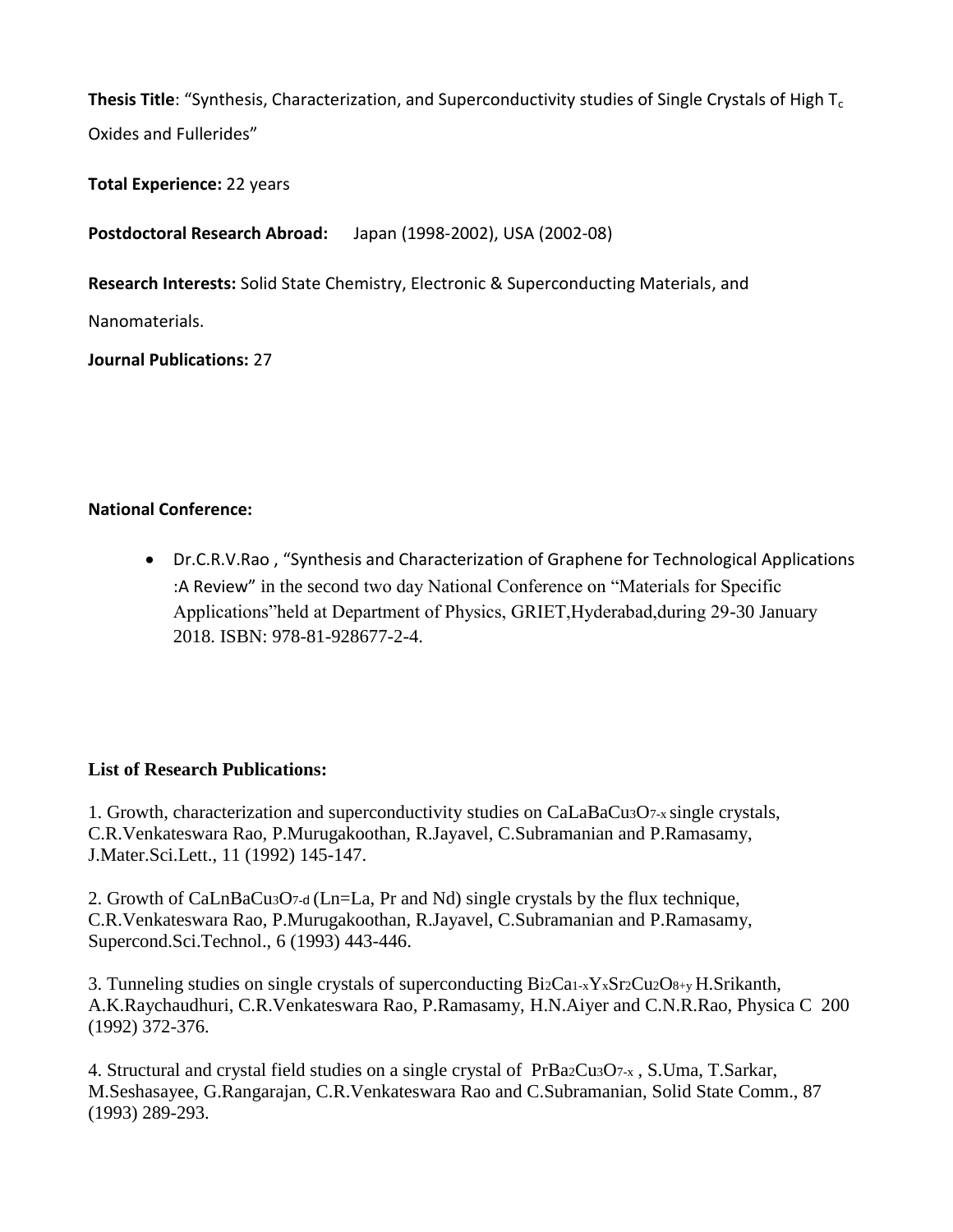5. Growth of YBCO and NBCO single crystals, P.S.Kumar, R.Jayavel, P.Murugakoothan, C.R.VenkateswaraRao, C.Subramanian and P.Ramasamy, Mod.Phy.Lett.B, 4 (1990) 1289-1294.

6. Preparation and characterization of BiSrCaCuO through glassy route, R.Jayavel, P.Murugakoothan, C.R.Venkateswara Rao, C.Subramanian, P.Ramasamy, A. Chakravarti, R.Ranganathan and A.K.Raychaudhuri, Solid State Comm., 79 (1991) 421-424.

7. Growth and morphology studies of La2-xSrxCuO<sup>4</sup> single crystals, R.Jayavel, P.Murugakoothan, C.R.Venkateswara Rao, C.Subramanian and P.Ramasamy, Mat.Res.Bull., 26 (1991) 945-950.

8. Growth and characterization of Bi2Sr2CaCu2-xNixO<sup>8</sup> single crystals, P.Murugakoothan, R.Jayavel, C.R.Venkateswara Rao, C.Subramanian and P.Ramasamy, Mod.Phy.Lett. B 5 (1991) 1989-1995.

9. Superconductivity and morphological studies on Bi2Sr2CaCu2O8 single crystals grown from stoichiometric and nonstoichiometric melts, R.Jayavel, P.Murugakoothan, C.R.Venkateswara Rao, C.Subramanian, P.Ramasamy, B.V.Kumarasamy and A.V.Narlikar, Bull.Mater.Sci., 14 (1991) 1343- 1348.

10. Growth and characterization of Bi2Sr2CaCu2O<sup>y</sup> by floating zone method, P.Murugakoothan, R.Jayavel, C.R.Venkateswara Rao, C.Subramanian and P.Ramasamy, Mat.Chem.Phys., 31 (1992) 281- 284.

11. Crystal growth of high temperature superconductors, R.Jayavel, P.Murugakoothan, C.R.Venkateswara Rao, C.Subramanian and P.Ramasamy, Indian J.Pure and Appl.Phys., 30 (1992) 502-510.

12. Textured growth and orientation dependence of hardness measurement on superconducting Bi2Sr2CaCu2Oy, P.Murugakoothan, R.Jayavel, C.R.Venkateswara Rao, C.Subramanian and P.Ramasamy, J.Mat.Sci.Lett., 11 (1992) 1650-1652.

13. Growth of large size single crystals and whiskers of Bi2Sr2CaCu2O8 by step cooling method, R.Jayavel, C.Sekar, P.Murugakoothan, C.R.VenkateswaraRao, C.Subramanian and P.Ramasamy, J.Crystal Growth, 131 (1993) 105-110.

14. Growth of superconducting Bi2Sr2CaCu2Os single crystals using K2CO3 flux, R.Jayavel, P.Murugakoothan, C.R.Venkateswara Rao, C.Subramanian and P.Ramasamy, Supercond.Sci.Technol. 6 (1993) 349-352.

15. Growth and characterization of bulk-textured Bi2Ca1-xYxSr2Cu2O8 by the float zone technique, P.Murugakoothan, R.Jayavel, C.R.Venkateswara Rao, C.Subramanian and P.Ramasamy, Supercond.Sci.Technol., 7 (1994) 367-371.

16. Growth of large size twin free YBa2Cu3O7-x single crystals by a temperature gradient, R.Jayavel, P.Murugakoothan, C.R.Venkateswara Rao, C.Subramanian and P.Ramasamy, J.Crystal Growth, 137 (1994) 273-277.

17. Growth and characterization of C<sub>60</sub> single crystals from pure C<sub>60</sub> and fullerite, C.Sekar,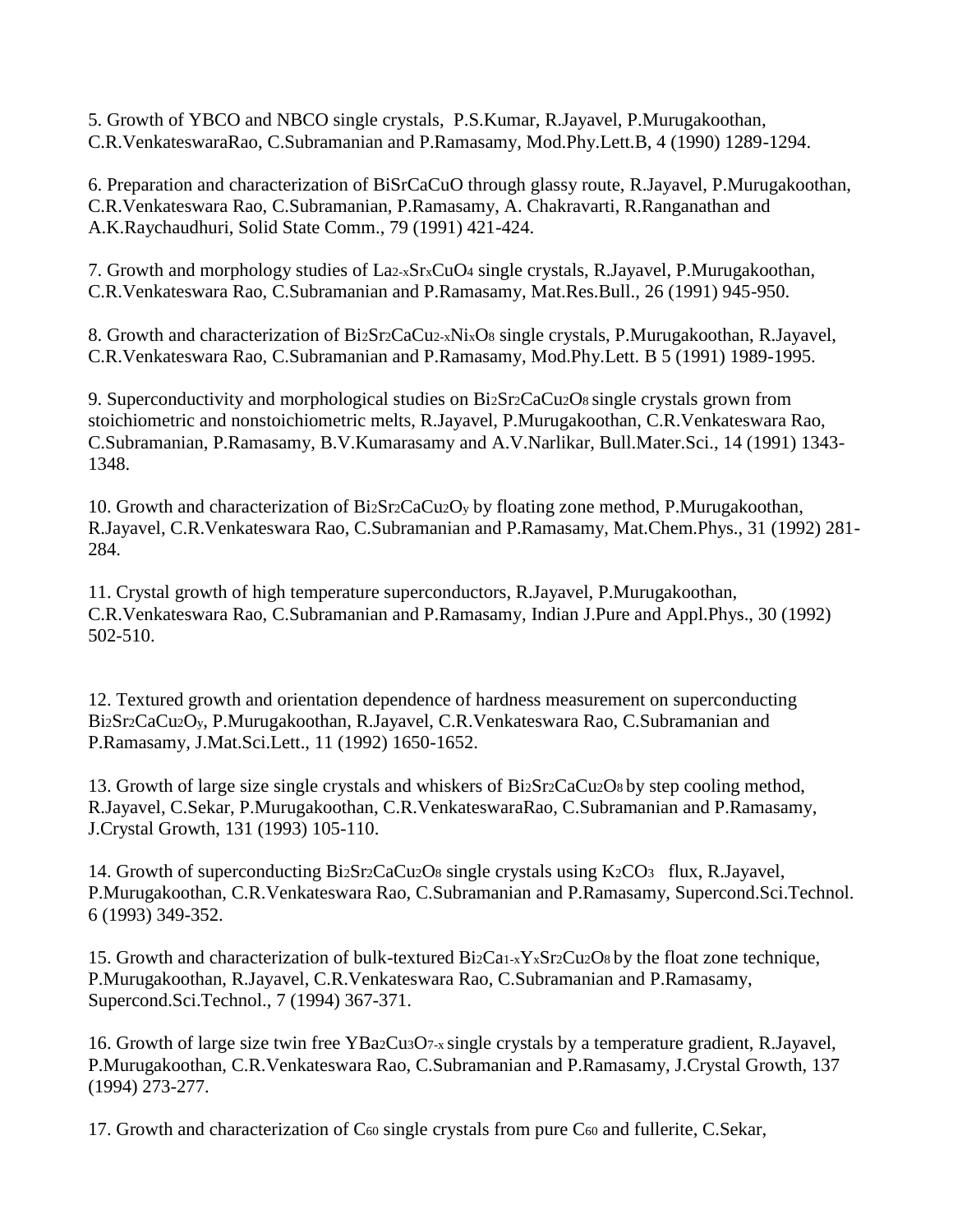C.R.Venkateswara Rao and C.Subramanian, Fullerene Sci.Technol. 3 (1995) 343-358.

18. Growth of C60 single crystals from cyclohexane and vapour and their characterization, C.Sekar, C.R.Venkateswara Rao and C.Subramanian, Phys.Stat.Sol.(a) 151 (1995) 9-15.

19. Magnetic and transport studies on RIrAl (R=Y, La, Ce, Pr and Nd) compounds : mixedvalentbehaviour of CeIrAl, N.Harish Kumar, LatikaMenon, C.R.Venkateswara Rao, S.K.Malik, P.Raj, A.Sathyamoorthy and K.Shashikala, Solid State Comm., 109 (1999) 345-349.

20. Synthesis and properties of bitetraselenafulvalene, Masahiko Iyoda, Kenji Hara, C.R.Venkateswara Rao, Yoshiyuki Kuwatani, Kazuo Takimiya, Atsushi Morikami, Yoshio Aso, and Tetsuo Otsubo, Tetrahedron Letters, 40 (1999) 5729-5730.

21. The hydridingbehaviour of UFe<sub>1-x</sub>Ni<sub>x</sub>Al system ( $0 \lt x \lt 0.75$ ) and magnetic studies OnUFe1-xNixAlH0.8P.Raj, A.Sathyamoorthy, K.Shashikala, N.Harish Kumar,C.R.Venkateswara Rao and S.K.Malik, J.Alloys Compd. 296(1-2), 20-26 (2000).

22. Hydride phases, structure, and magnetic properties of UNiAlHy system P. Raj, K. Shashikala, A. Sathyamoorthy, N. Harish Kumar, C. R. Venkateswara Rao, and S. K. Malik., Phy.Rev. B 63 (2001) 94414-1

23. CeIrGaHysystem : Hydrogen induced structural and valence change P. Raj,K.Shashikala, A. Sathyamoorthy, C. R. Venkateswara Rao, and S. K. Malik., SolidState Comm.,120 (2001) 375-378

24. U(Fe<sub>1-x</sub>Ni<sub>x</sub>)AlH<sub>y</sub> system : new hydride phases, structural and magnetic properties, P. Raj, K. Shashikala, A. Sathyamoorthy, N. Harish Kumar, C. R. Venkateswara Rao, and S. K. Malik., Physica B, 312-313 (2002) 885-887

25. Hydriding of the mixed-valent compound CeRhIn: structural and magnetization studies, P. Raj, K. Shashikala, A. Sathyamoorthy, C. R. Venkateswara Rao, D.Kundaliya and S. K. Malik., J.Alloys Comp. 345 (2002) L1-L3

26. Spin pseudogap in La2-xSrxCuO4 studied by neutron scattering, C.H. Lee, K. Yamada, H. Hiraka, C.R. Venkateswara Rao, Y. Endoh, Phys.Rev.B, 67, 134521 (2003)

#### **2. Dr.J.Saranya (ID:1496)**

**Associate Professor, Department of Chemistry**

**Qualification: M.Sc., M.Phil., Ph.D**

**Experience: 8yrs**

**Research interest:**Corrosion science, Coordination chemistry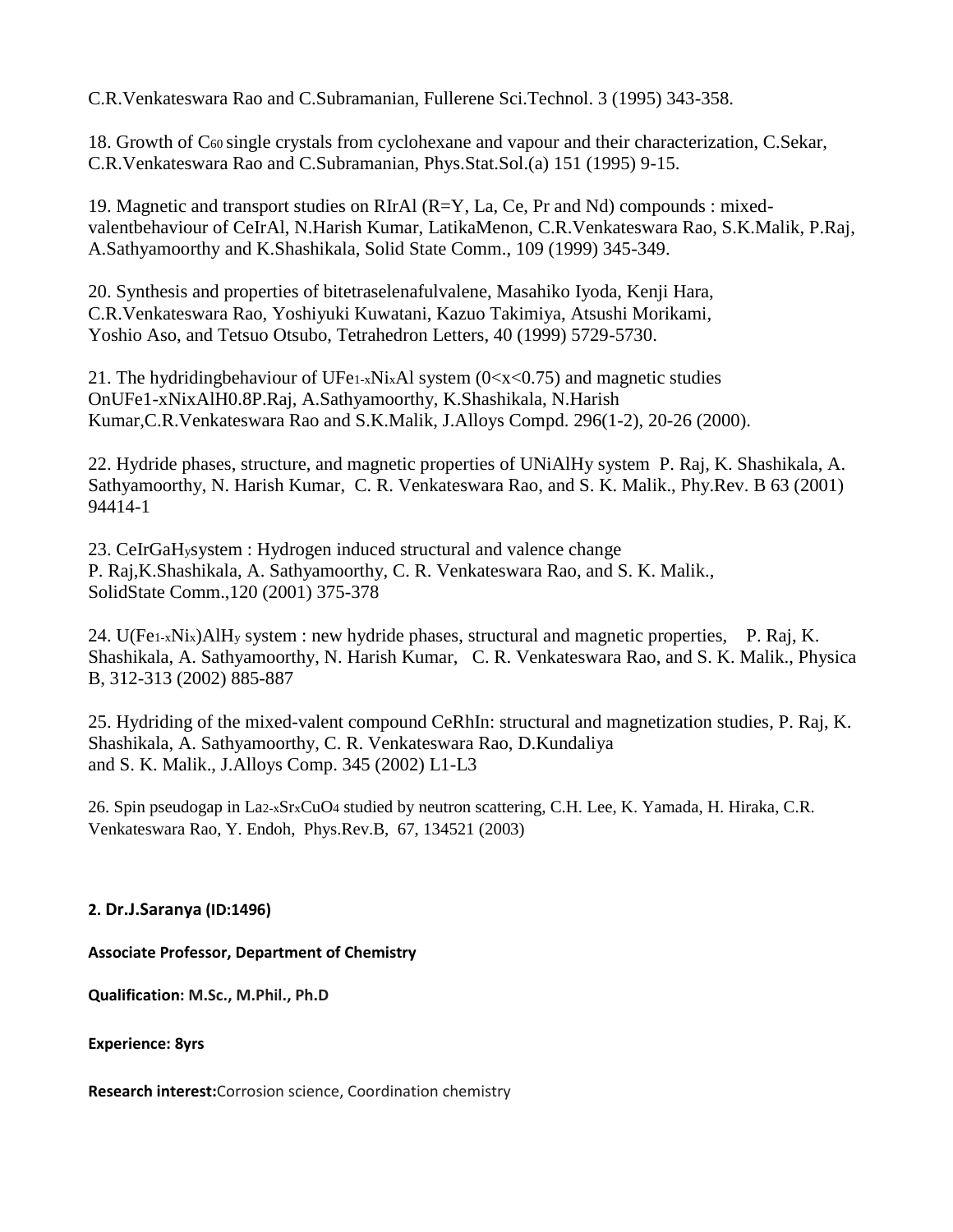#### **International Conferences:**

- 1. K.Lavanya, **J.Saranya**, Quinoline as corrosion inhibitors for mild steel: An overview, Corrosion Monitoring & Testing (CMT-1), Proceedings of the Corrosion Conference (CORCON 2017) NACE Publications**.**
- 2. **J.Saranya**, S.Chitra, Quinoxaline derivatives for rebar corrosion in simulated pore solution, Corrosion in RCC structures (RCC), Proceedings of the International Conference on Corrosion Control (CORCON2017) NACE Publications.

#### **National Conferences:**

1. K.Lavanya, J.Saranya, published a paper entitled "PolyurethaneZnO Nano composite as protective coating on steel for Rebar corrosion" in national conference on "Materials for specific Applications" ISBN:978-81-928677-2-4,pp.18-20, January 2018.

#### **Journal Publications**

- 1. G. Nirmala Devi**,** S. Chitra,**J. Saranya,** "Synthesis and Characterization of Dextrin based polymer electrolytes for potential applications in energy storage devices"- *Ionics. DOI: 10.1007/s11581-017- 2135-5;Accepted on 28.04.2017* **(SCI & SCOPUS Indexed)** IF= 2.119
- 2. Nirmala Devi Gowraraju**, SaranyaJagadeesan**, Subramanian Chitra, Polyamidoaminoepichlorohydrin resin a novel synthetic anti-corrosive water soluble polymer for mild steel, *Progress in Organic Coatings*, 109 (2017) 117-125. **(SCI & SCOPUS Indexed)** IF = 2.63
- 3. S. JoneKirubavathy, **J. Saranya**, A. Bhuvanesh, R. Karvembu, R. Velmurugan, S. Chitra Synthesis, Characterisation and biological evaluation of Ru(III) mercapto-pyrimidine Schiff base complexes, *Applied Organometallic Chemistry*, DOI: 10.1002/aoc.3760, 27 March 2017 **(SCI & SCOPUS Indexed)** IF  $= 2.8$
- 4. **J. Saranya**, P. Sounthari, K. Parameswari, S. Chitra, Synergistic effect of halides and surfactants on the corrosion inhibition of thiazolothiadiazole derivative for mild steel in acid medium, *Moroccan Journal of Chemistry*, 5 (1), (2017) 164-176. **(SCOPUS & WOS Indexed)** IF = 0.5
- 5. Nirmala Devi Gowraraju**, SaranyaJagadeesan**, Lukman O. Olasunkanmi, Eno E. Ebenso, Chitra Subramanian, Adsorption characteristics of Iota-carrageenan and Inulin biopolymers as potential corrosion inhibitors at mild steel/sulphuric acid interface, *Journal of Molecular Liquids*, 232 (2017) 9-19 **(SCOPUS&WOS Indexed)** IF = 3.648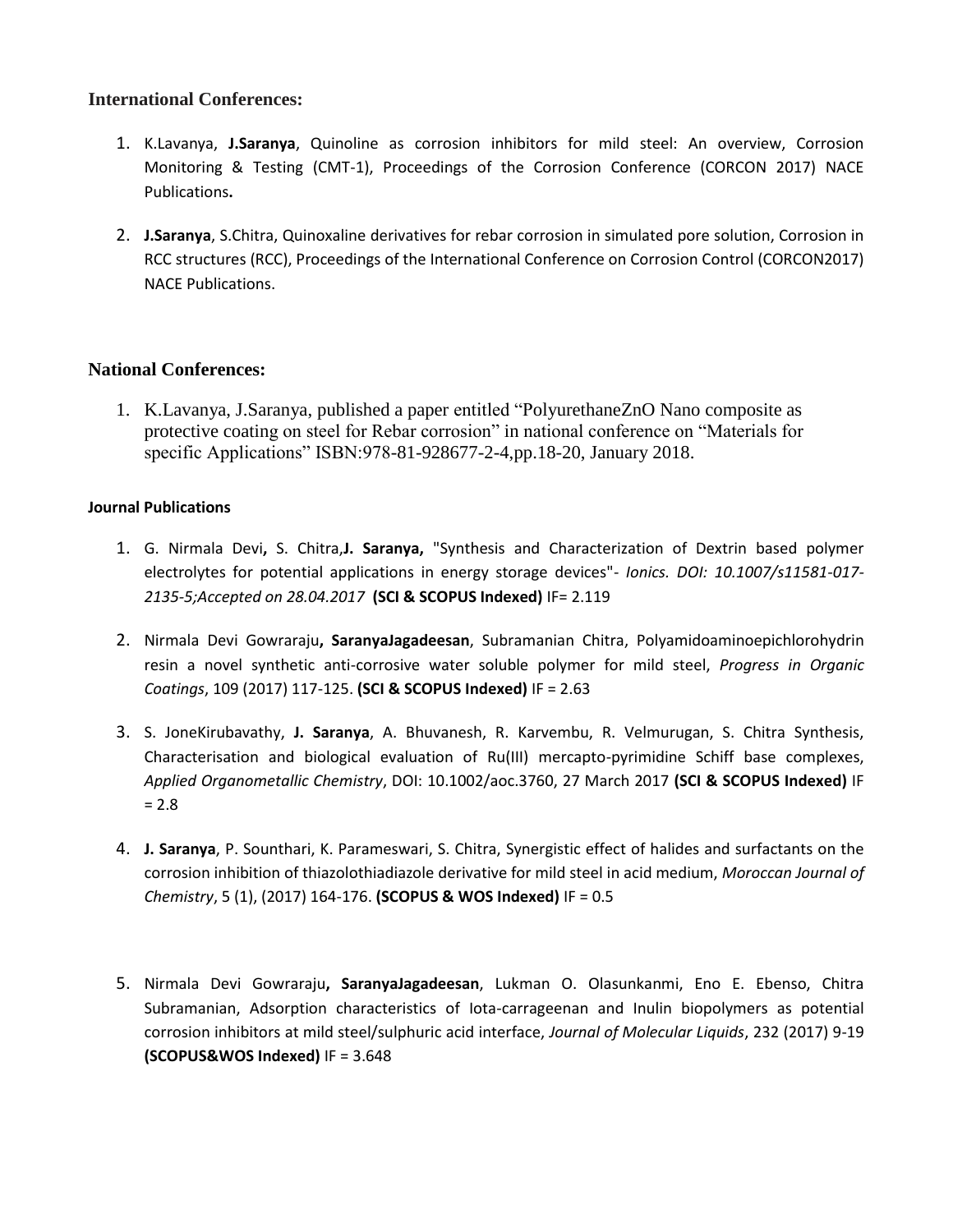- 6. **J. Saranya**, P. Sounthari, K. Parameswari, S. Chitra, Comparison of the inhibition property of Quinoxaline derivative on mild steel in 1.5M H2SO4, 3M HCl and 1M H3PO4, *Journal of Materials and Environmental Science*8(1) (2017) 370-377**(SCOPUS Indexed)** IF = 1.21
- 7. K.Lavanya, J.Saranya, S.Chitra, "Recent Reviews on Quinoline derivative as corrosion inhibitors"- Corrosion Reviews. DOI: https://doi.org/10.1515/corrrev-2017-0129 (SCIE & SCOPUS Indexed) IF= 1.085.ISSN: 2191-0316
- 8. G.Nirmala Devi, C.NusrathUnnisa, J.Saranya, S.Chitra, "Electrochemical Studies of Reinforced Bars in Simulated pore solution using Natural Polymers" Journal of Materials and Environmental Science. Accepted on 18.11.2017 & Article in press. (SCOPUS Indexed) IF = 1.22 ISSN: 2028-2508
- 9. G. Nirmala Devi**,** S. Chitra,**J. Saranya,** "Synthesis and Characterization of Dextrin based polymer electrolytes for potential applications in energy storage devices"- *Ionics. DOI: 10.1007/s11581-017- 2135-5;* **(SCI & SCOPUS Indexed)** IF= 2.119.ISSN: 0947-7047 (Print) 1862-0760 (Online)
- 10. Nirmala Devi Gowraraju**, SaranyaJagadeesan**, Subramanian Chitra, Polyamidoaminoepichlorohydrin resin a novel synthetic anti-corrosive water soluble polymer for mild steel, *Progress in Organic Coatings*, 109 (2017) 117-125. **(SCI & SCOPUS Indexed)** IF = 2.63.ISSN: 3000-9440

#### **Dr. B. Jyothirmai**

**Asst. Professor**

**Qualifications:** M.Sc., Ph.D

**Experience:** 9 years

**Research Interests:** Analytical Chemistry, Environmental Chemistry

**No. of publications:** 6

#### **National Conferences:**

Bitumen modified with Plastic Waste for Pavement Construction: A Literature Review' presented in National Conference on Materials for Specific Applications, GRIET, 29-30 January 2018. ISBN: 978- 81-928677-2-4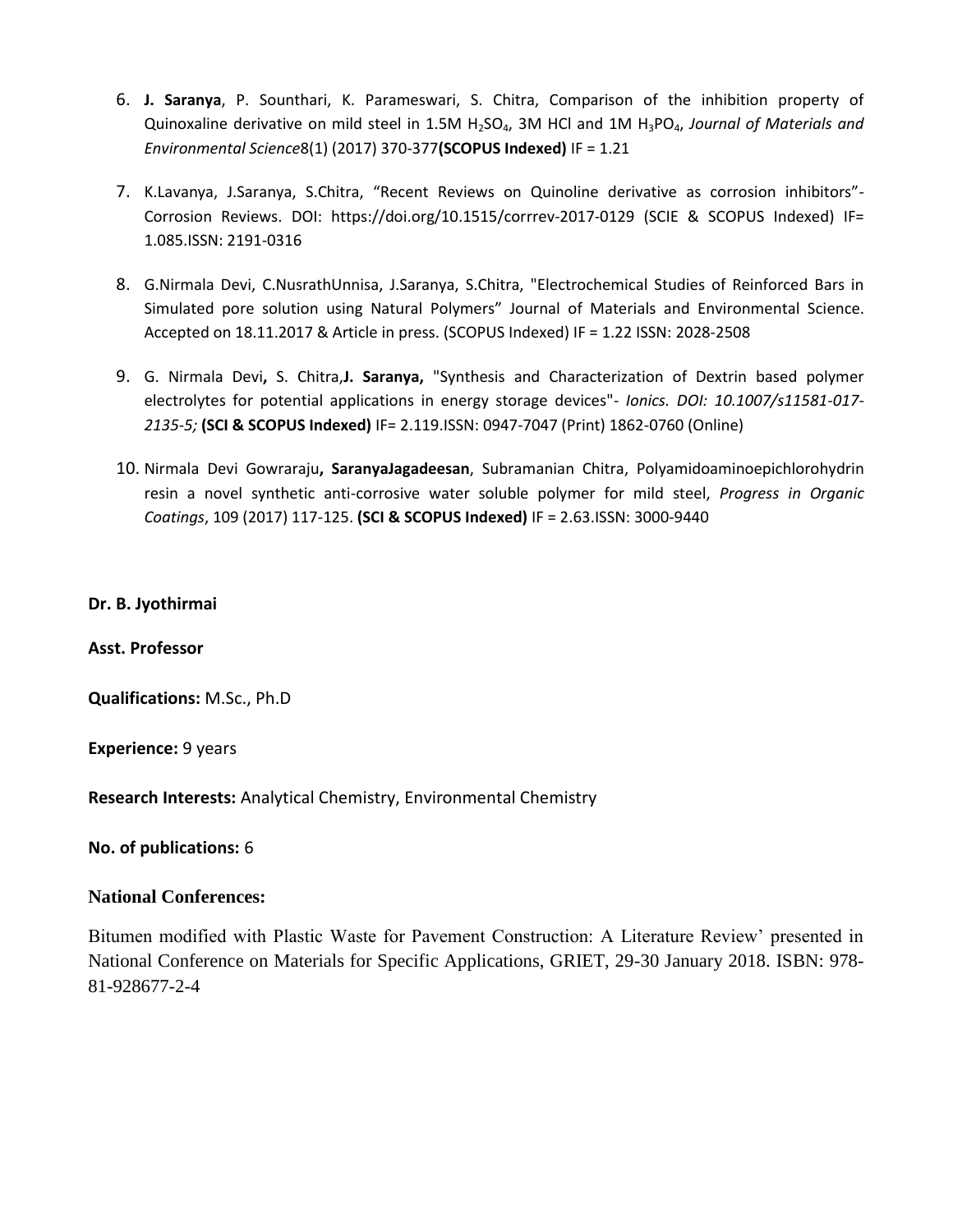# Journal Publications

# International

- 1. "A Validated liquid chromatographic estimation of Drotaverine in human plasma",B. Jyothirmai, B. SyamaSundar and T. Santosh, **International Journal of Pharmacy**,**2015**, 5(3):831-837.
- 2. "A validated RP-HPLC method for the determination of Eplerenone in human plasma", B. Jyothirmai, B. SyamaSundar, T. N. V. S. S. Satyadev and T. Santosh **Der Pharmacia Sinica**, **2015**, 6(2): 61-68.
- **3.** "Development and validation of RP -HPLC method for the determination of Niflumic acid in humanplasma", B. Jyothirmai, B. SyamaSundar, T. N. V. S. S. Satyadev and T. Santosh, **Indo American Journal of Pharmaceutical Research**, **2014**, 4(2): 1172-1180.(Scope Med - Online, Open Access), DOI 10.1044/1980-iajpr.14213
- **4.** "Development and Validation of an RP-HPLC method for the determination OfFebuxostat in human plasma",B. Jyothirmai, B. SyamaSundar and T. Santosh,**Indo American Journal of Pharmaceutical Research**, **2014**, 4(2): 1040-1048.(Scope Med - Online,Open Access), DOI 10.1044/1980-iajpr.14241.
- **5.** "Development and validation of an RP-HPLC method for the determination of Olmesartan in human plasma",B. Jyothirmai, B. SyamaSundar, T. N. V. S. S., Satyadev and T. Santosh, **International Journal of Research in Pharmacy and Chemistry**, **2014**, 4(2): 457-466.

# **4. K. Kalpana**

Asst.Professor

## **Qualifications:M.Sc(Ph.D)**

**Experience:**10Years

**Research Interest:** Synthesis of heterocyclic compounds, Spectroscopic and biological

studies.

## **No. Of publications/Conferences:2**

## **International Conferences:**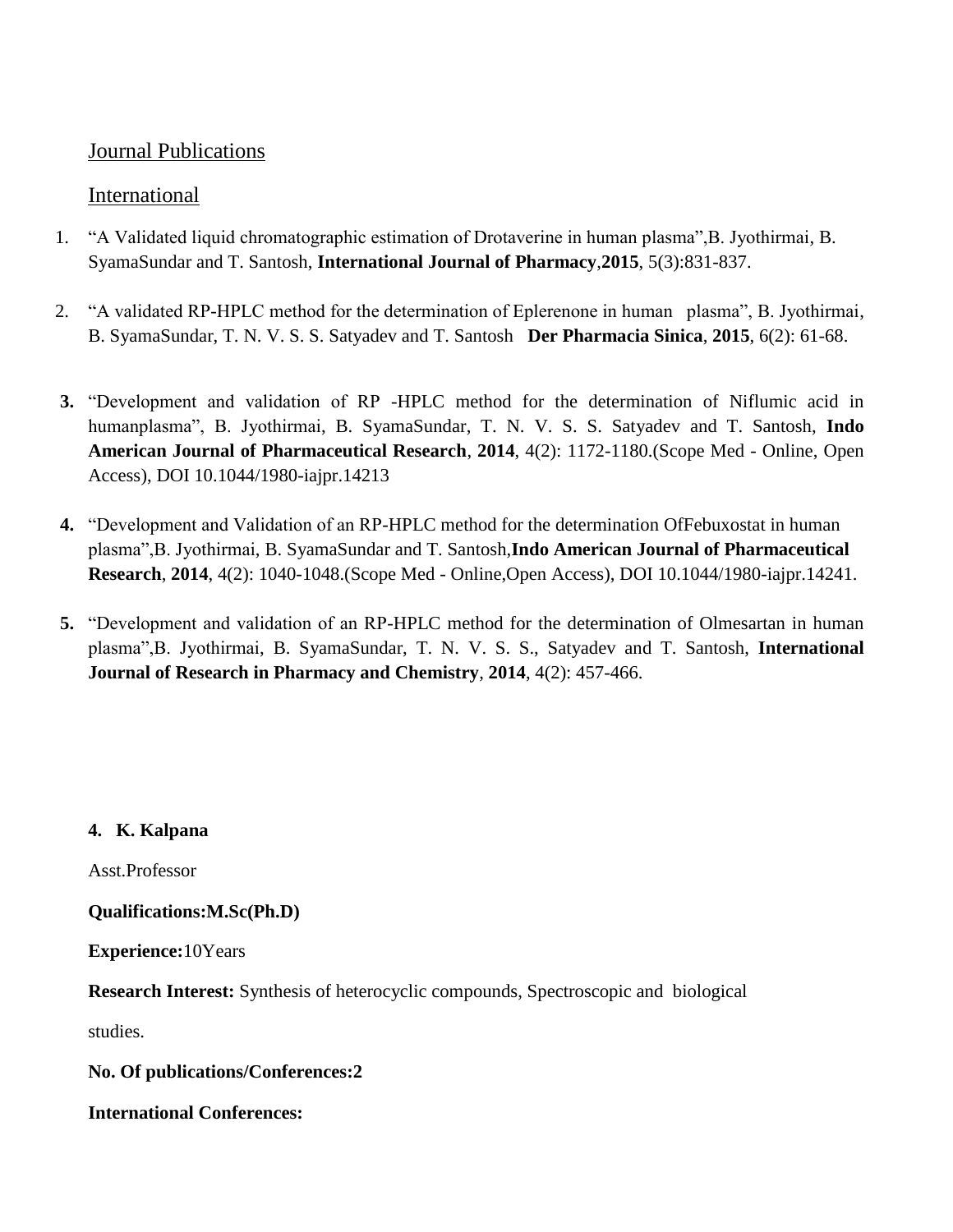1." Synthesis and Biological Evaluation of 1,2,4- Oxadiozole fused combretastatin derivatives as anti canceragents"K. Kalpana, at Trend Setting Innovation in Chemical Sciences and Technology- Nature Inspired Chemistry and Engineering at JNTUH, Hyderabad.4<sup>th</sup> -6<sup>th</sup> October 2016.

2." Synthesis and Biological Evaluation of combretastatin derivatives as anti cancer agents" K. Kalpana, at Trend Setting Innovation in Chemical Sciences and Technology- Applications in Pharma Industry, JNTUH, Hyderabad. $16^{th}$  - $18^{th}$  December 2015.

## **International Journal:**

1. Kulkarni Kalpana, **"Synthesis and biological evaluation of pyrazole amides fused combretastatin derivatives as anticancer agents""** in Journal of **Current bioactive compounds,** Vol 13, 2017.

# **Lavanya.K**

Asst.Professor

# **Qualifications:M.Sc**

**Experience:** 7Years

**Research Interest:**Corrosion Science, Synthesis of Drugs

## **No. Of publications/Conferences: 3**

## **International conference:**

1. **K.Lavanya**, J.Saranya, published a paper entitled "Quinoline as corrosion inhibitor for mild steel: An Overview in conference CORCON-2017, paper no-14.

## **National Conferences:**

2. **K.Lavanya**, J.Saranya, published a paper entitled "PlyurethaneZnO Nano composite as protective coating on steel for Rebar corrosion" in national conference on "Materials for specific Applications" ISBN:978-81-928677-2-4,pp.18-20, January 2018.

#### **International Journal:**

1. **K.Lavanya**, J.Saranya have published a paper entitled "Recent Reviews on Quinoline derivative as corrosion inhibitors"- Corrosion Reviews. Available online on 21 Feb, 2018.DOI: https://doi.org/10.1515/corrrev-2017-0129 (SCIE & SCOPUS Indexed) IF= 1.085.ISSN: 2191-0316.

# **HarithaKiranmai.M**

Asst.Professor

## **Qualifications:M.Sc (PhD)**

**Experience:** 11Years